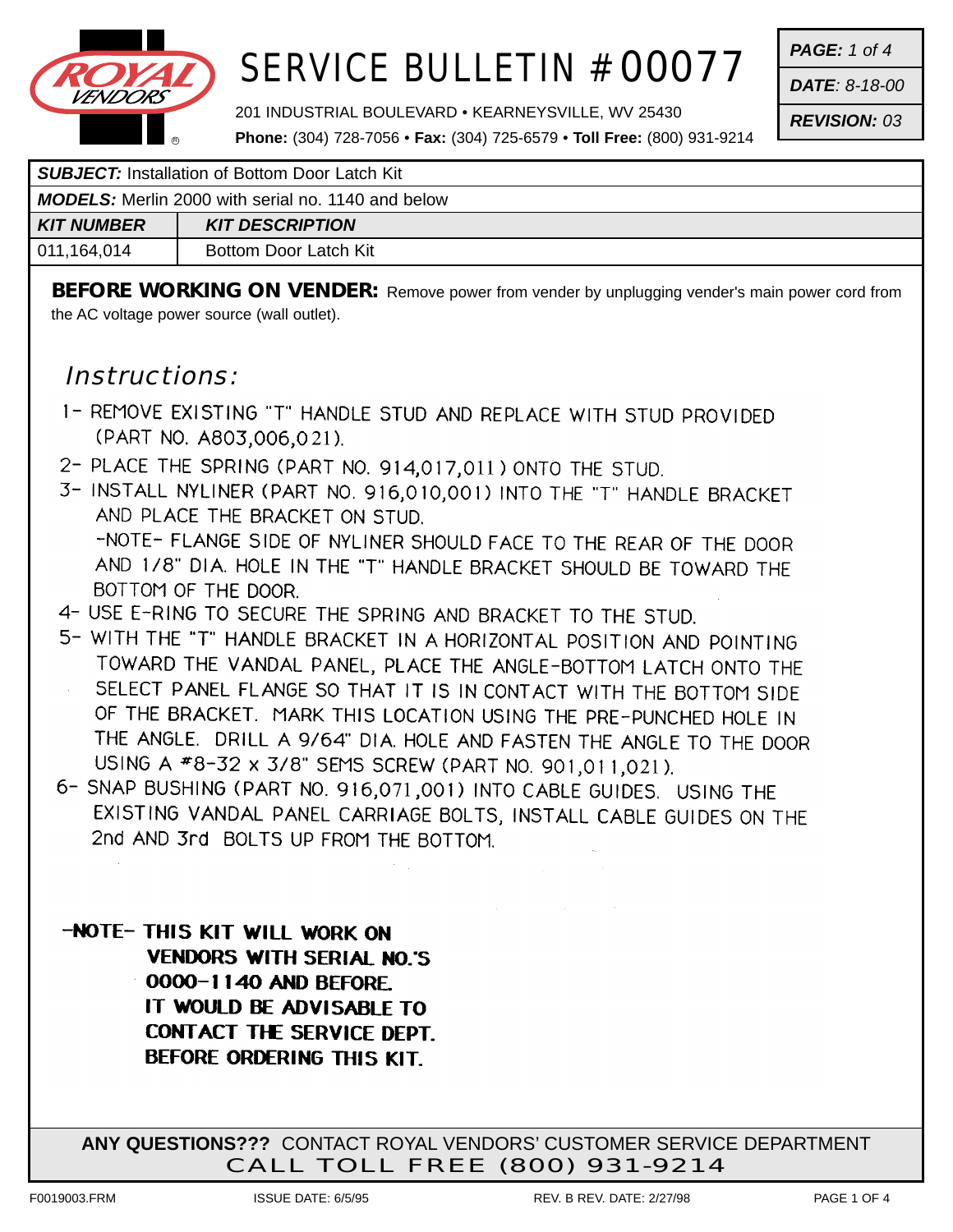

201 INDUSTRIAL BOULEVARD • KEARNEYSVILLE, WV 25430 **Phone:** (304) 728-7056 • **Fax:** (304) 725-6579 • **Toll Free:** (800) 931-9214 *PAGE: 2 of 4*

*DATE: 8-18-00*

*REVISION: 03*

#### *SUBJECT:* Installation of Bottom Door Latch Kit

*MODELS:* Merlin 2000 with serial no. 1140 and below

- 7- REMOVE THE (2) CARRIAGE BOLTS FROM BOTTOM OF VANDAL PANEL AND INSTALL LATCH ASSEMBLY. SECURE THE LATCH ASSEMBLY BY USING (2) 1/4-20 x 1" CARRIAGE BOLT (PART NO. 901,008,001) SECURING THE LATCH ASSEMBLY TO THE BOTTOM OF THE DOOR IS OPTIONAL BUT MAY BE DONE BY DRILLING (2) 9/32" DIA. HOLES THROUGH THE BOTTOM OF THE DOOR USING THE LATCH ASSEMBLY AS A GUIDE. PLACE WASHER PLATE ON BOTTOM SIDE OF THE DOOR AND SECURE USING (2) 1/4-20 x 1" CARRIAGE BOLTS.
- 8- CRIMP CABLE SLEEVE (PART NO.906,015,001) TO ONE END OF CABLE THROUGH THE 1/8" DIA. HOLE IN THE "T" HANDLE BRACKET (CABLE SLEEVE SHOULD BE TOWARD THE FRONT OF THE DOOR). THEN RUN CABLE GUIDES AND THE 1/8" DIA. HOLE IN THE LATCH WITH THE "T" HANDLE BRACKET AND LATCH IN THE DOWN POSITION, LIGHTLY CRIMP THE SECOND SLEEVE ONTO THE CABLE. MAKE SURE THE LATCH IS RAISING AND LOWERING PROPERLY BY TURNING THE "T" HANDLE, ADJUSTMENTS CAN BE MADE BY SLIDING THE CABLE SLEEVE IN AND OUT. IF LATCH IS WORKING PROPERLY, CRIMP THE CABLE SLEEVE CLOSED.
- 9- PLACE THE LATCH STRIKE INTO THE SUPPORT CHANNEL AND FASTEN WITH A 1/4-20 CARRIAGE BOLT AND NUT.

**ANY QUESTIONS???** CONTACT ROYAL VENDORS' CUSTOMER SERVICE DEPARTMENT CALL TOLL FREE (800) 931-9214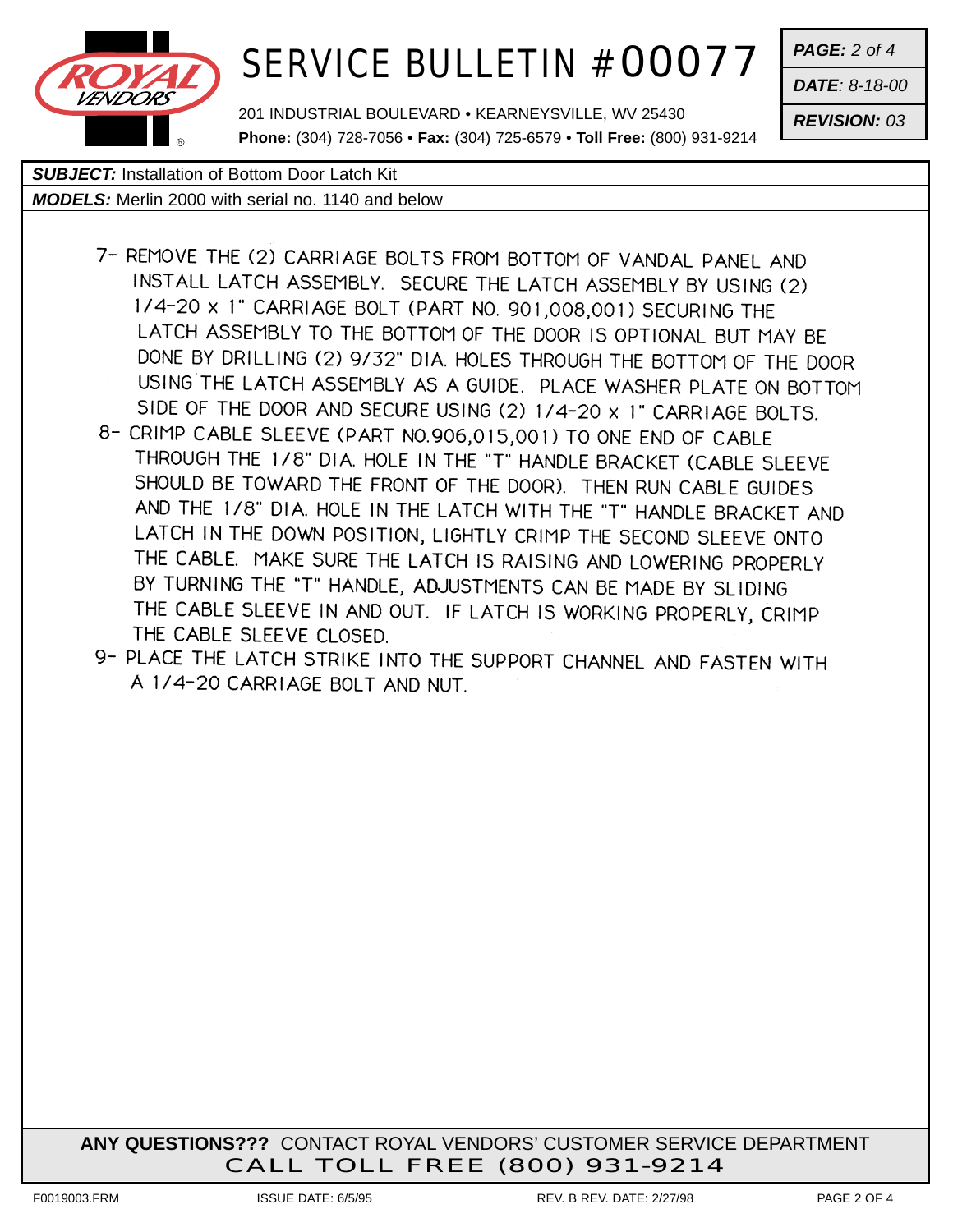

*PAGE: 3 of 4*

*DATE: 8-18-00*

*REVISION: 03*

201 INDUSTRIAL BOULEVARD • KEARNEYSVILLE, WV 25430 **Phone:** (304) 728-7056 • **Fax:** (304) 725-6579 • **Toll Free:** (800) 931-9214

*SUBJECT:* Installation of Bottom Door Latch Kit

*MODELS:* Merlin 2000 with serial no. 1140 and below